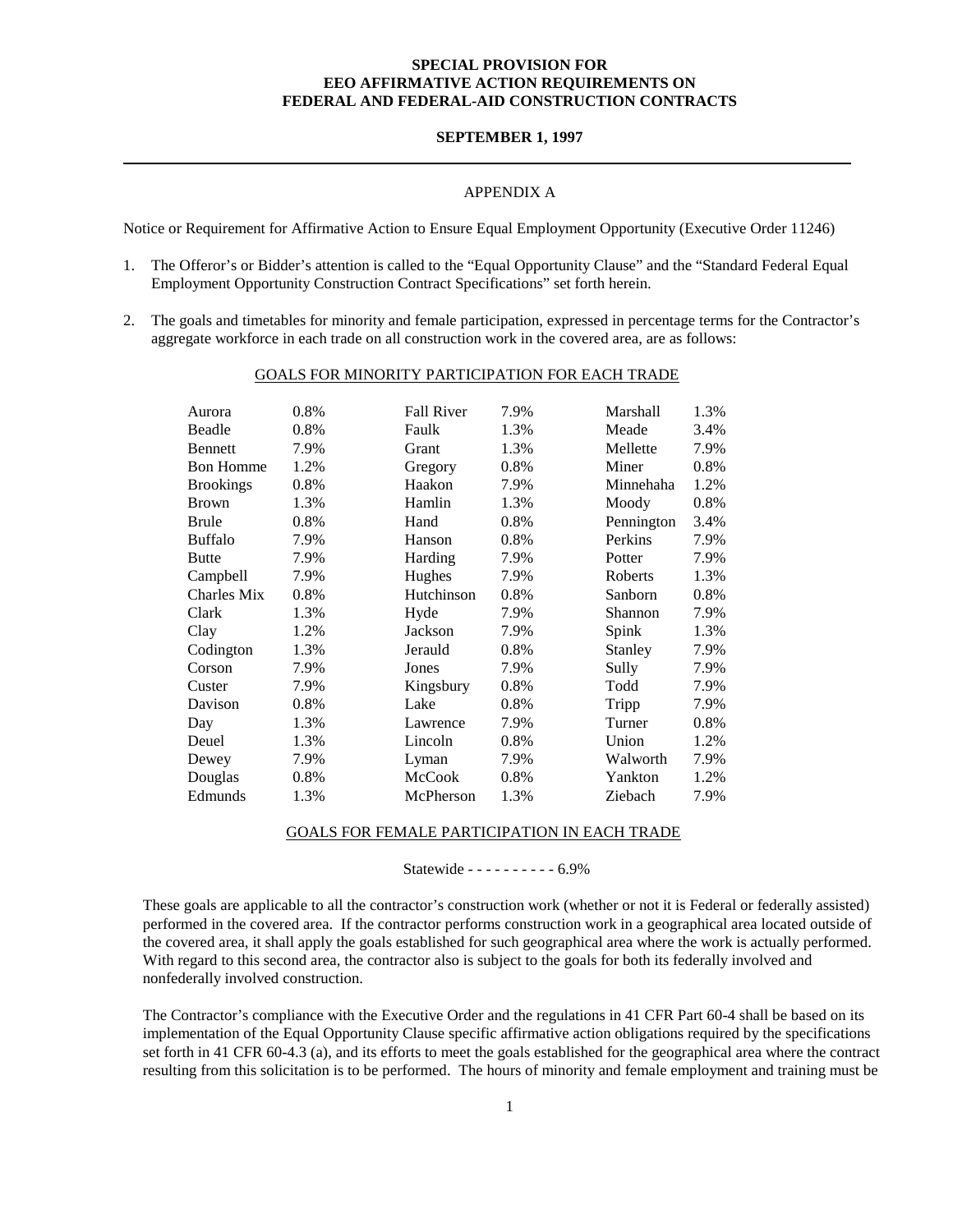substantially uniform throughout the length of the contract, and in each trade, and the contractor shall make good faith effort to employ minorities and women evenly on each of its projects. The transfer of minority or female employees or trainees from Contractor to Contractor or from project to project for the sole purpose of meeting the contractor's goals shall be a violation of the contract, the Executive Order and the regulations in 41 CFR Part 60-4. Compliance with the goals will be measured against the total work hours performed.

- 3. The Contractor when requesting permission to sublet shall provide written notification to the Department of Transportation as specified in Section 8.1 of the Standard Specifications for Roads and Bridges. When the subcontract is in excess of \$10,000, the request for permission to sublet shall list the name, address and telephone number of subcontractor; employer identification number; estimated dollar amount of the subcontract; estimated starting and completion dates of the subcontract; and the geographical area in which the contract is to be performed. The Department of Transportation will then provide written notification to the Director of the Office of Federal Contract Compliance Programs through proper channels.
- 4. As used in this Notice, and in the contract resulting from this solicitation, the "covered area" is as shown by county designation on the Title Sheet of the plans.

# APPENDIX B

Standard Federal Equal Employment Opportunity Construction Contract Specifications (Executive Order 11246)

- 1. As used in these specifications:
	- a. "Covered area" means the geographical area described in the solicitation from which this contract resulted;

b. "Director" means Director, Office of Federal Contract Compliance Programs, United States Department of Labor, or any person to whom the Director delegates authority;

c. "Employer identification number" means the Federal Social Security number used on the Employer's Quarterly Federal Tax Return, U.S. Treasury Department Form 941.

d. "Minority" includes:

(I) Black (all persons having origins in any of the Black African racial groups not of Hispanic origin);

(II) Hispanic (all persons of Mexican, Puerto Rican, Cuban, Central or South American or other Spanish Culture or origin, regardless of race);

(III) Asian and Pacific Islander (all persons having origins in any of the original peoples of the Far East, Southeast Asia, the Indian Subcontinent, or the Pacific Islands); and

(IV) American Indian or Alaskan Native (all persons having origins in any of the original peoples of North America and maintaining identifiable tribal affiliations through membership and participation or community identification).

- 2. Whenever the Contractor, or any Subcontractor at any tier, subcontracts a portion of the work involving any construction trade, it shall physically include in each subcontract in excess of \$10,000 the provisions of these specifications and the Notice which contains the applicable goals for minority and female participation and which is set forth in the solicitations from which this contract resulted.
- 3. If the Contractor is participating (pursuant to 41 CFR 60-4.5) in a Hometown Plan approved by the U.S. Department of Labor in the covered area either individually or through an association, its affirmative action obligations on all work in the Plan area (including goals and timetables) shall be in accordance with that Plan for those trades which have unions participating in the Plan. Contractors must be able to demonstrate their participation in and compliance with the provisions of any such Hometown Plan. Each Contractor of Subcontractor participating in an approved Plan is individually required to comply with its obligations under the EEO clause, and to make a good faith effort to achieve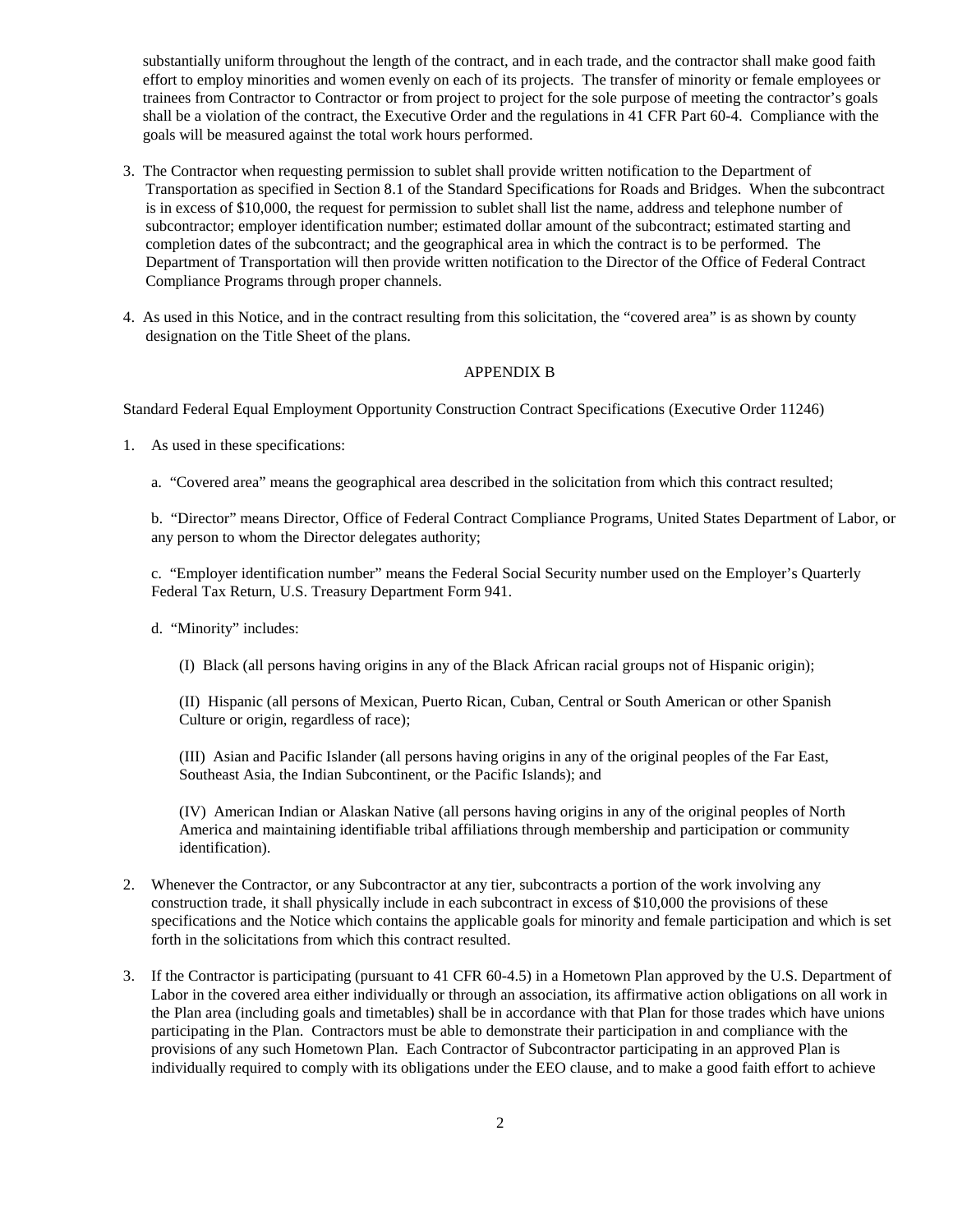each goal under the Plan in each trade in which each goal under the Plan in each trade in which it has employees. The overall good faith performance by other Contractors or Subcontractors toward a goal in an approved Plan does not excuse any covered Contractor's or Subcontractor's failure to take good faith efforts to achieve the Plan goals and timetables.

- 4. The Contractor shall implement the specific affirmative action standards provided in paragraphs 7a through p of these specifications. The goals set forth in the solicitation from which this contract resulted are expressed as percentages of the total hours of employment and training of minority and female utilization the Contractor should reasonably be able to achieve in each construction trade in which it has employees in the covered area. Covered Construction contractors performing construction work in geographical areas where they do not have a Federal or federally assisted construction contract shall apply the minority and female goals established for the geographical area where the work is being performed. Goals are published periodically in the Federal Register in notice form, and such notices may be obtained from any Office of Federal Contract Compliance Programs office, from Federal procurement contracting officers or from the South Dakota Department of Transportation. The Contractor is expected to make substantially uniform progress toward its goals in each craft during the period specified.
- 5. Neither the provisions of any collective bargaining agreement, nor the failure by a union with whom the Contractor has a collective bargaining agreement, to refer either minorities or women shall excuse the Contractor's obligations under these specifications, Executive Order 11246, or the regulations promulgated pursuant thereto.
- 6. In order for the nonworking training hours of apprentices and trainees to be counted in meeting the goals, such apprentices and trainees must be employed by the Contractor during the training period, and the Contractor must have made a commitment to employ the apprentices and trainees at the completion of their training, subject to the availability of employment opportunities. Trainees must be trained pursuant to training programs approved by the U.S. Department of Labor.
- 7. The Contractor shall take specific affirmative actions to ensure equal employment opportunity. The evaluation of the Contractor's compliance with these specifications shall be based upon its effort to achieve maximum results from its actions. The Contractor shall document these efforts fully and shall implement affirmative action steps at least as extensive as the following:

a. Ensure and maintain a working environment free of harassment, intimidation, and coercion at all sites, and in all facilities at which the Contractor's employees are assigned to work. The Contractor, where possible, will assign two or more women to each construction project. The Contractor shall specifically ensure that all foremen, superintendents, and other on-site supervisory personnel are aware of and carry out the Contractor's obligation to maintain such a working environment, with specific attention to minority or female individuals working at such sites or in such facilities.

b. Establish and maintain a current list of minority and female recruitment sources, provide written notification to minority and female recruitment sources and to community organizations when the Contractor or its union have employment opportunities available, and maintain a record of the organization's responses.

c. Maintain a current file of the names, addresses and telephone numbers of each minority and female off-the-street applicant and minority or female referral from a union, a recruitment source or community organization and of what action was taken with respect to each individual. If such individual was sent to the union hiring hall for referral and was not referred back to the Contractor by the union or if referred, not employed by the Contractor, this shall be documented in the file with the reason thereof, along with whatever additional actions the Contractor may have taken.

d. Provide immediate written notification to the Director when the union with which the Contractor has a collective bargaining agreement has not referred to the Contractor a minority person or woman sent by the Contractor, or when the Contractor has other information that the union referral process has impeded the Contractor's efforts to meet its obligations.

e. Develop on-the-job training opportunities and/or participate in training programs for the area which expressly include minorities and women, including upgrading programs and apprenticeship and trainee programs relevant to the Contractor's employment needs, especially those programs funded or approved by the Department of Labor. The Contractor shall provide notice of these programs to the sources complied under 7b above.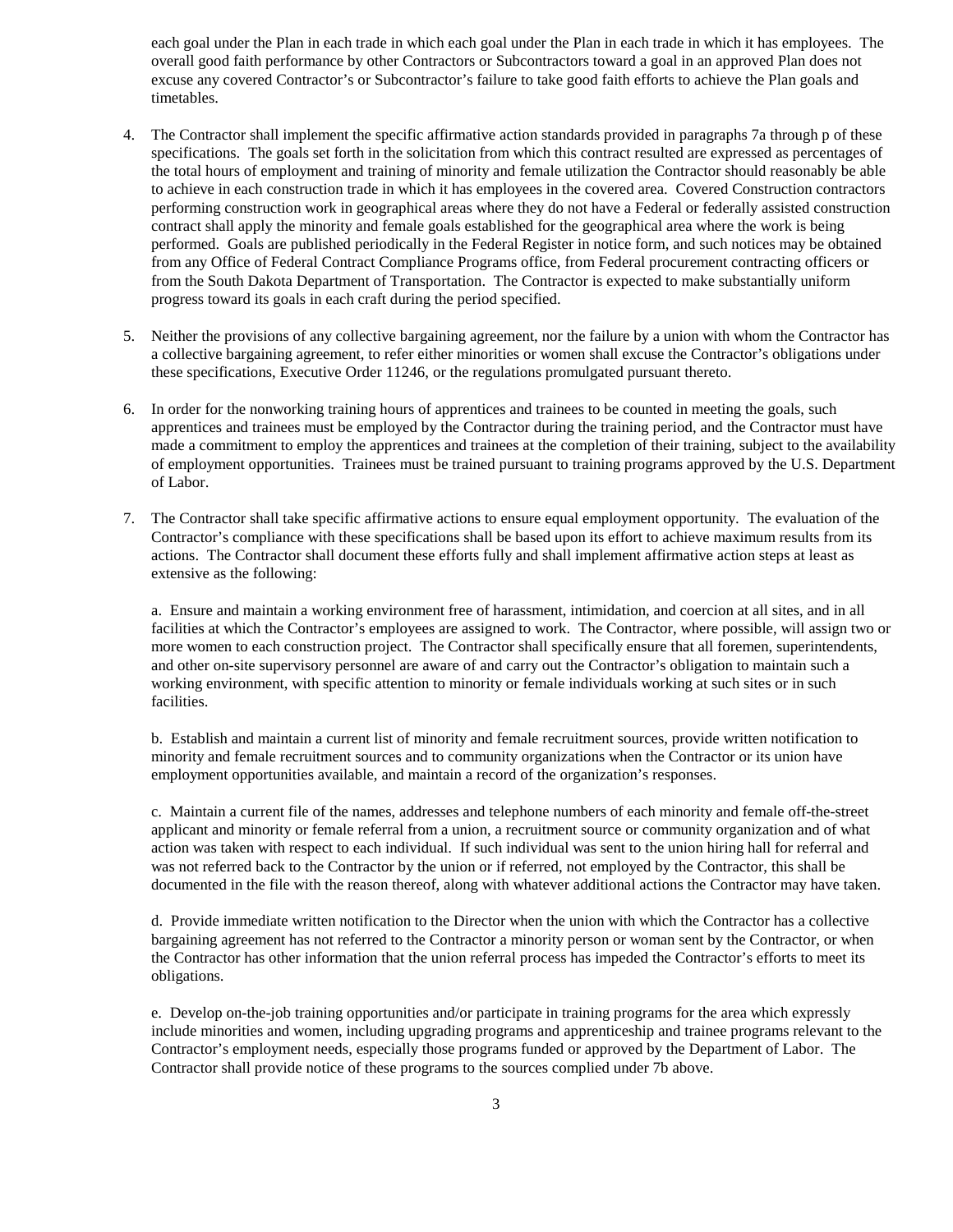f. Disseminate the Contractor's EEO policy by providing notice of the policy to unions and training programs and requesting their cooperation in assisting the Contractor in meeting its EEO obligations; by including it in any policy manual and collective bargaining agreement; by publicizing it in the company newspaper, annual report, etc., by specific review of the policy with all management personnel and with all minority and female employees at least once a year; and by posting the company EEO policy on bulletin boards accessible to all employees at each location where construction work is performed.

g. Review, at least annually, the company's EEO policy and affirmative action obligations under these specifications with all employees having any responsibility for hiring, assignment, layoff, termination or other employment decisions including specific review of these items with onsite supervisory personnel such as Superintendents, General Foremen, etc., prior to the initiation of construction work at any job site. A written record shall be made and maintained identifying the time and place of these meetings, persons attending, subject matter discussed, and disposition of the subject matter.

h. Disseminate the Contractor's EEO policy externally by including it in any advertising in the news media, specifically including minority and female news media, and providing written notification to and discussing the Contractors and Subcontractors with whom the Contractor does or anticipates doing business.

i. Direct its recruitment efforts, both oral and written, to minority, female and community organizations, to schools with minority and female students and to minority and female recruitment and training organizations serving the Contractor's recruitment area and employment needs. Not later than one month prior to the date for the acceptance of applications for apprenticeship or other training by any recruitment source, the Contractor shall send written notification to organizations such as the above, describing the openings, screening procedures, and tests to be used in the selection process.

j. Encourage present minority and female employees to recruit other minority persons and women and, where reasonable, provide after school, summer and vacation employment to minority and female youth both on the site and in other areas of a Contractor's workforce.

k. Validate all tests and other selection requirements where there is an obligation to do so under 41 CFR Part 60-3.

l. Conduct, at least annually, an inventory and evaluation at least of all minority and female personnel for promotional opportunities and encourage these employees to seek or to prepare for, through appropriate training, etc. such opportunities.

m. Ensure that seniority practices, job classifications, work assignments and other personnel practices, do not have a discriminatory effect by continually monitoring all personnel and employment related activities to ensure that the EEO policy and the Contractor's obligations under these specifications are being carried out.

n. Ensure that all facilities and company activities are nonsegregated except that separate or single-user toilet and necessary changing facilities shall be provided to assure privacy between the sexes.

o. Document and maintain a record of all solicitations of offers for subcontracts from minority and female construction contractors and suppliers, including circulation of solicitations to minority and female contractor associations and other business associations.

p. Conduct a review, at least annually, of all supervisors' adherence to and performance under the Contractor's EEO policies and affirmative action obligation.

8. Contractors are encouraged to participate in voluntary associations which assist in fulfilling one or more of their affirmative action obligations (7a through p). The efforts of a contractor association, joint contractor-union contractorcommunity, or other similar group of which the contractor is a member and participant, may be asserted as fulfilling any one or more of its obligations under 7a through p of these specifications provided that the contractor actively participates in the group, makes every effort to assure that the group, has a positive impact on the employment of minorities and women in the industry, ensures that the concrete benefits of the program are reflected in the Contractor's minority and female workforce participation, makes a good faith effort to meet its individual goal and

timetables, and can provide access to documentation which demonstrates the effectiveness of actions taken on behalf of the Contractor. The obligation to comply, however, is the Contractor's and failure of such a group to fulfill an